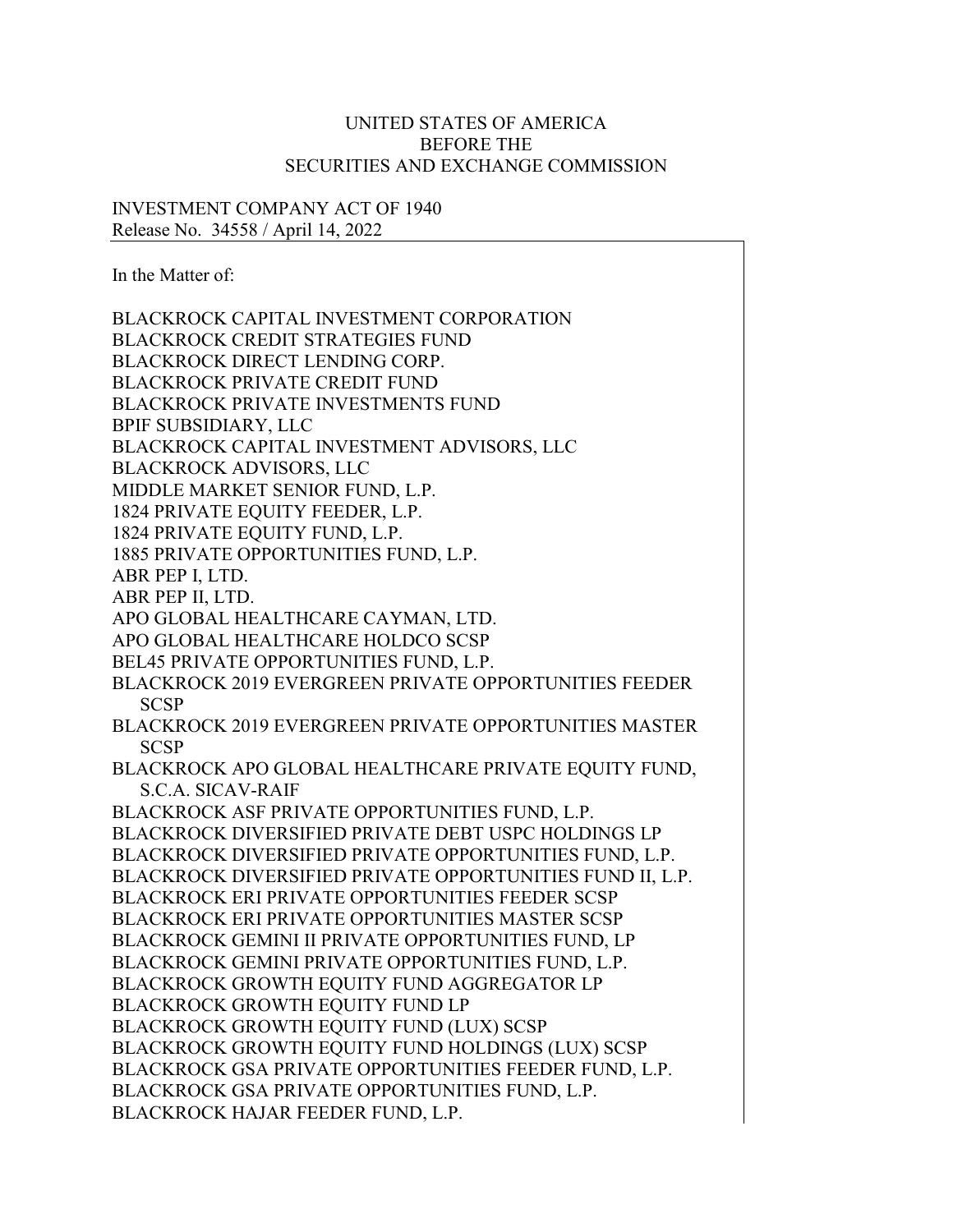BLACKROCK HAJAR FUND, L.P.

BLACKROCK HEALTHCARE OPPORTUNITIES FUND (DELAWARE), L.P. BLACKROCK HEALTHCARE OPPORTUNITIES FUND, L.P.

BLACKROCK HEARTLAND PRIVATE OPPORTUNITIES FUND, L.P.

BLACKROCK INVERWOOD PRIVATE OPPORTUNITIES FUND, L.P.

BLACKROCK JI PRIVATE EQUITY SOLUTIONS, L.P.

BLACKROCK MCKINNEY OPPORTUNITIES FUND CAYMAN, LTD. BLACKROCK MD POF CAYMAN, LTD.

BLACKROCK MD PRIVATE OPPORTUNITIES FEEDER FUND, L.P.

BLACKROCK MD PRIVATE OPPORTUNITIES FUND, L.P.

BLACKROCK MSV PRIVATE OPPORTUNITIES FUND, L.P.

BLACKROCK PRIVATE EQUITY CO-INVESTMENTS 2021 AGGREGATOR LP

BLACKROCK PRIVATE EQUITY CO-INVESTMENTS 2021 LP BLACKROCK PRIVATE EQUITY CO-INVESTMENTS 2021 (LUX) SCSP BLACKROCK PRIVATE EQUITY CO-INVESTMENTS 2021 HOLDINGS

(LUX) SCSP

BLACKROCK PRIVATE EQUITY IMPACT CAPITAL 60-40 LP BLACKROCK PRIVATE EQUITY IMPACT CAPITAL 60-40 (LUX) SCSP BLACKROCK PRIVATE EQUITY IMPACT CAPITAL 100 LP BLACKROCK PRIVATE EQUITY IMPACT CAPITAL 100 (LUX) SCSP BLACKROCK PRIVATE EQUITY IMPACT CAPITAL AGGREGATOR LP

BLACKROCK PRIVATE EQUITY IMPACT CAPITAL HOLDINGS (LUX) **SCSP** 

BLACKROCK PRIVATE EQUITY PRIMARIES 2021 AGGREGATOR LP BLACKROCK PRIVATE EQUITY PRIMARIES 2021 HOLDINGS (CAYMAN) LP

BLACKROCK PRIVATE EQUITY PRIMARIES 2021 LP

BLACKROCK PRIVATE EQUITY PRIMARIES 2021 (LUX) SCSP BLACKROCK PRIVATE OPPORTUNITIES FUND IV (CAYMAN), L.P.

BLACKROCK PRIVATE OPPORTUNITIES FUND IV (EMPLOYEES), L.P.

BLACKROCK PRIVATE OPPORTUNITIES FUND IV FEEDER SCSP

BLACKROCK PRIVATE OPPORTUNITIES FUND IV MASTER SCSP

BLACKROCK PRIVATE OPPORTUNITIES FUND IV, L.P.

BLACKROCK SECONDARIES & LIQUIDITY SOLUTIONS – B INTERMEDIARY (CAYMAN) LP

BLACKROCK SECONDARIES & LIQUIDITY SOLUTIONS – B LP

BLACKROCK SECONDARIES & LIQUIDITY SOLUTIONS – C LP

BLACKROCK SECONDARIES & LIQUIDITY SOLUTIONS (LUX) SCSP

BLACKROCK SECONDARIES & LIQUIDITY SOLUTIONS HOLDINGS (LUX) SCSP

BLACKROCK SECONDARIES & LIQUIDITY SOLUTIONS LP

BLACKROCK SECONDARIES & LIQUIDITY SOLUTIONS SUBSIDIARY SCSP

BLK2018 CORE PRIVATE EQUITY FEEDER FUND, L.P.

BLK2018 CORE PRIVATE EQUITY FUND, L.P.

BLK2019 PRIVATE OPPORTUNITIES FEEDER FUND, L.P.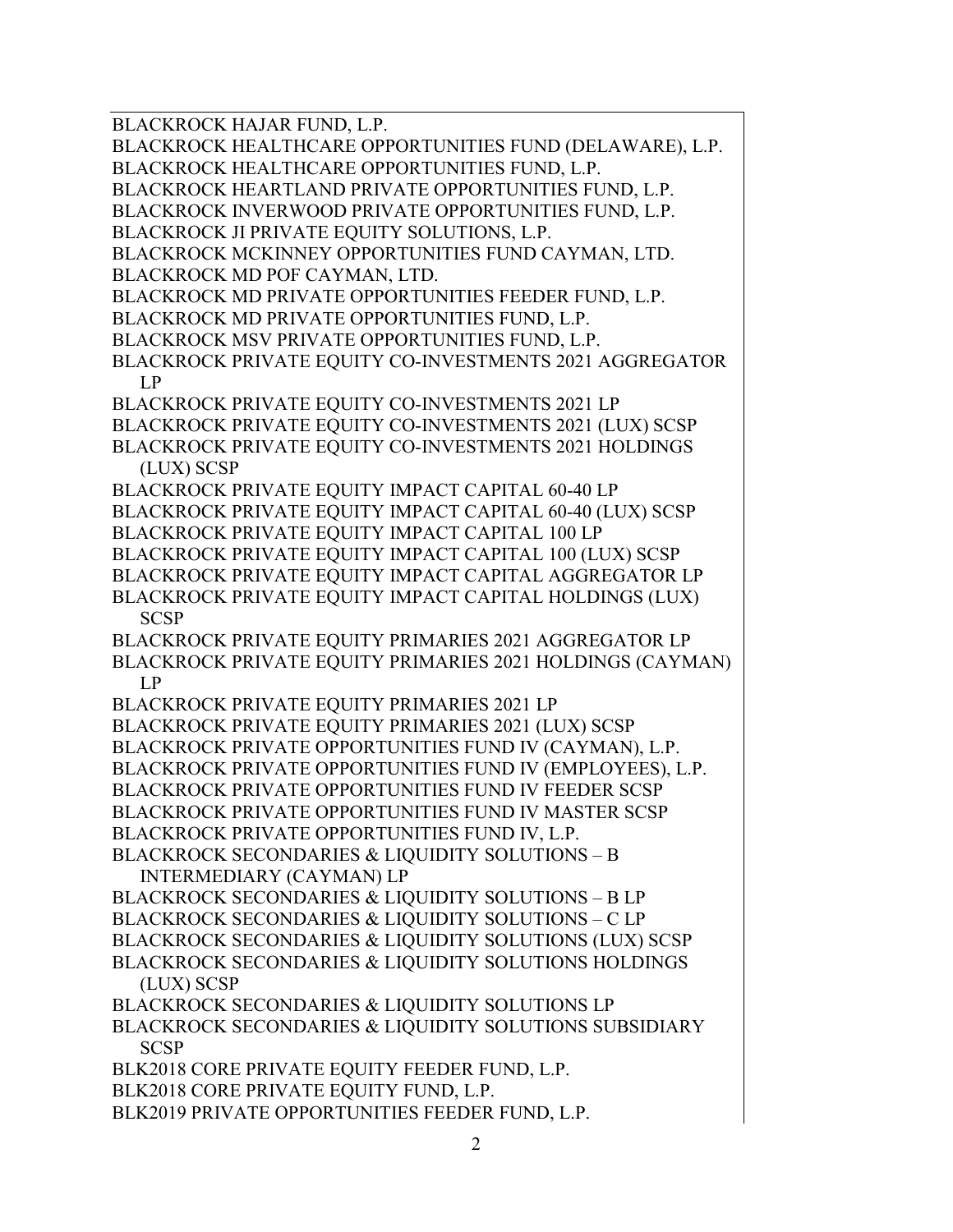BLK2019 PRIVATE OPPORTUNITIES FUND, L.P. BLK2020 PRIVATE OPPORTUNITIES FEEDER FUND, L.P. BLK2020 PRIVATE OPPORTUNITIES FUND, L.P. BLK2021 CORE PRIVATE EQUITY FEEDER FUND, L.P. BLK2021 CORE PRIVATE EQUITY FUND, L.P. BLK2021 PRIVATE OPPORTUNITIES FEEDER FUND, L.P. BLK2021 PRIVATE OPPORTUNITIES FUND, L.P. BR POF IV CAYMAN MASTER FUND, L.P. BR/ERB CO-INVESTMENT FUND II, L.P. BV PE OPPORTUNITIES CAYMAN MASTER FUND, LTD. BV PE OPPORTUNITIES FEEDER FUND SCSP BV PE OPPORTUNITIES MASTER FUND SCSP COIN PRIVATE OPPORTUNITIES, L.P. FM GLOBAL CAYMAN, LTD. FM GLOBAL INVESTMENT PARTNERS, L.P. GILDI LIFEYRISSJODUR (GILDI PENSION FUND) GILDI LIFEYRISSJODUR II (GILDI PENSION FUND) HEATHROW FOREST OPPORTUNITIES FUND, L.P. HIGH CEDAR DIRECT FUND, L.P. HIGH CEDAR FEEDER, L.P. HIGH CEDAR MASTER CAYMAN, LTD. HIGH CEDAR MASTER, L.P. HIGH ROCK DIRECT FUND, L.P. HIGH ROCK FEEDER, L.P. HIGH ROCK MASTER, L.P. HIGH STREET FEEDER, L.P. HIGH STREET FUND, L.P. LINCOLN PENSION PRIVATE EQUITY BR, L.P. MARKWOOD CO-INVESTMENT FUND 1, L.P. MB BLACKROCK HOLDINGS SCSP MEDIOBANCA BLACKROCK MASTER FUND SCSP MOUNTAIN RESEARCH FUND – PRIVATE EQUITY, L.P. MUTUAL OF OMAHA OF CAYMAN, LTD. MUTUAL OF OMAHA OPPORTUNITIES FUND, L.P. NDSIB PRIVATE OPPORTUNITIES FUND, L.P. NMERB SIERRA BLANCA FUND, L.P. OV PRIVATE OPPORTUNITIES, L.P. PEP ASGA FEEDER L.P. PEP ASGA MASTER CAYMAN, LTD. PEP ASGA MASTER L.P. PEP TELLCO INVESTMENTS 1 CAYMAN, LTD. PEP TELLCO INVESTMENTS 1, L.P. PMH SPV AMBER LP PMH SPV AMBER B LP PMH SPV BASALT LP PMH SPV EMERALD LP PMH SPV GARNET LP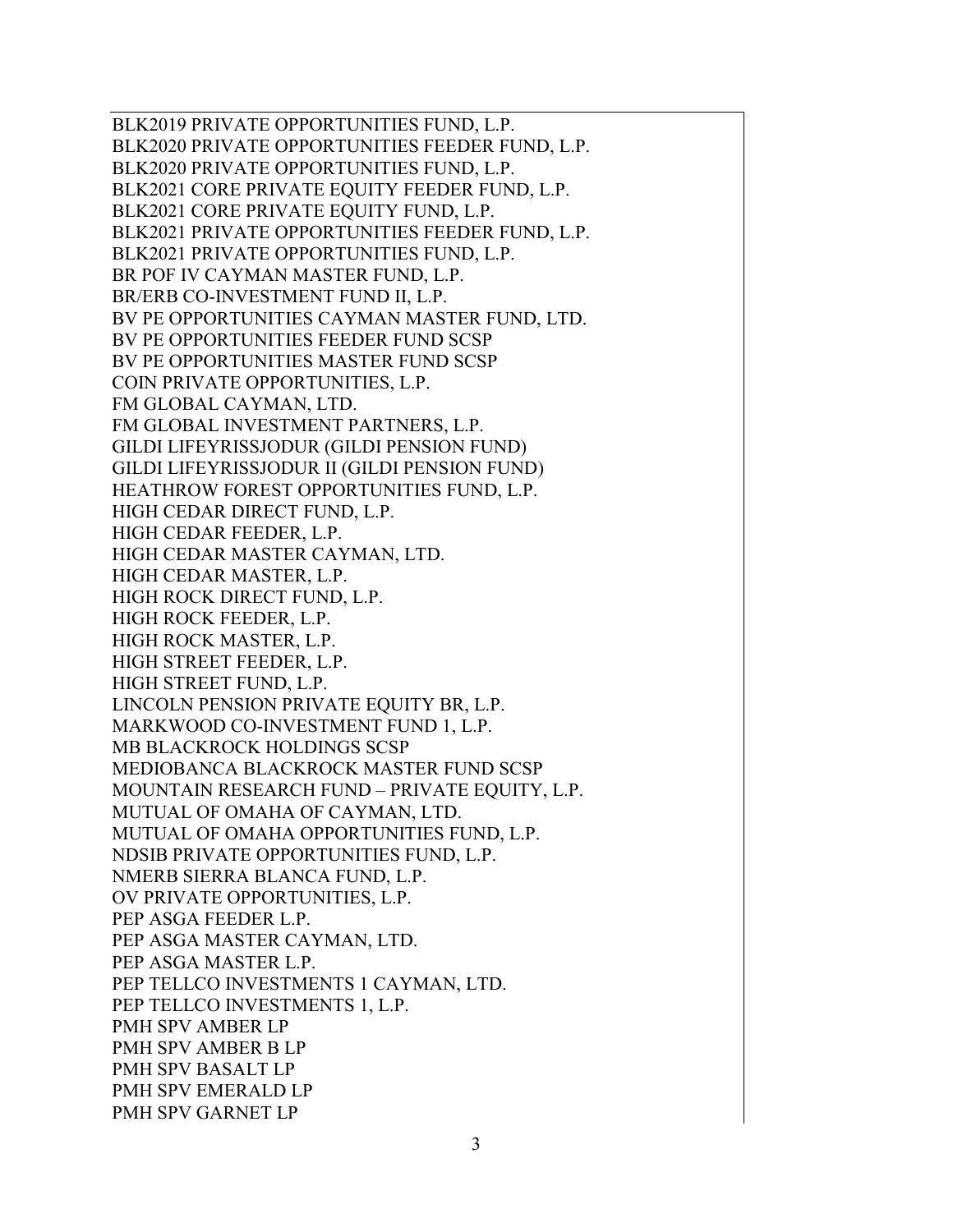PMH SPV PEARL LP PMH SPV PEARL – B LP PMH SPV RADAR HOLDINGS LP PMH SPV SAPPHIRE LP PRIVATE EQUITY OPPORTUNITIES ELTIF PRIVATE EQUITY PARTNERS VII (DELAWARE), L.P. PRIVATE EQUITY PARTNERS VII (SCOTLAND), L.P. PRIVATE EQUITY PARTNERS VII MASTER CAYMAN, LTD. PRIVATE EQUITY PARTNERS VII MASTER L.P. PRIVATE EQUITY PARTNERS VII US CAYMAN, LTD. PRIVATE EQUITY PARTNERS VII US, L.P. PRIVATE MARKET HOLDINGS LP RED RIVER DIRECT INVESTMENT FUND III, L.P. SALAM PRIVATE OPPORTUNITIES FUND, L.P. SALAM PRIVATE OPPORTUNITIES FEEDER, L.P. SC-BR ASIA PE FEEDER FUND, L.P. SC-BR ASIA PE FUND, L.P. SONJ PRIVATE OPPORTUNITIES FUND II, L.P. SULLIVAN WAY POF CAYMAN, LTD. SULLIVAN WAY PRIVATE OPPORTUNITIES FUND, L.P. TANGO CAPITAL OPPORTUNITIES FUND, L.P. TFO ASIA PRIVATE OPPORTUNITIES FUND, L.P. THE LINCOLN NATIONAL LIFE INSURANCE COMPANY TOPANGA OPPORTUNITIES FUND CAYMAN, LTD. TOPANGA PRIVATE OPPORTUNITIES, L.P. TOTAL ALTERNATIVES FUND – PRIVATE EQUITY LP TOTAL ALTERNATIVES FUND – PRIVATE EQUITY (B) LP TSCL PRIVATE MARKETS FEEDER FUND, L.P. TSCL PRIVATE MARKETS FUND, L.P. VFL CO INVEST PARTNERS, L.P. 40 East 52nd Street New York, NY 10022 BLACKROCK 2019 EVERGREEN PRIVATE OPPORTUNITIES CAYMAN MASTER LTD. BLACKROCK ALTERNATIVE FUNDS S.C.A. SICAV-RAIF – BLACKROCK PRIVATE EQUITY IMPACT OPPORTUNITIES ELTIF BLACKROCK FLORIDA CAYMAN, L.P. BLACKROCK HMC GP, LLC BLACKROCK MCKINNEY OPPORTUNITIES FUND, L.P. BLACKROCK POF V (GENPAR) LLC BLACKROCK PRIVATE EQUITY PRIMARIES 2021 (CAYMAN) LP BLACKROCK PRIVATE OPPORTUNITIES FUND V (LUX) SCSP BLACKROCK PRIVATE OPPORTUNITIES FUND V AGGREGATOR LP BLACKROCK PRIVATE OPPORTUNITIES FUND V HOLDINGS (LUX) SCSP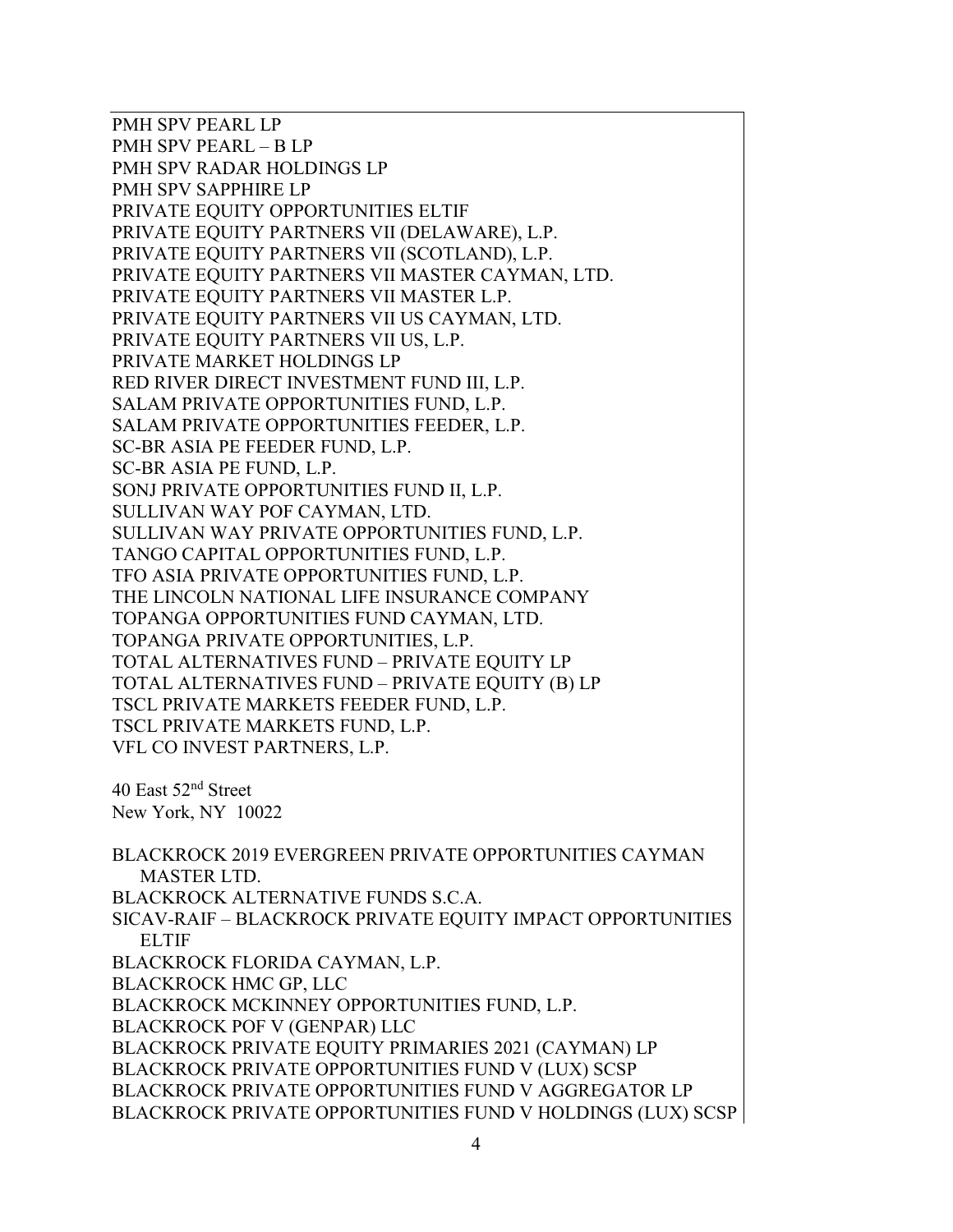BLACKROCK PRIVATE OPPORTUNITIES FUND V LP BLACKROCK SECONDARIES & LIQUIDITY SOLUTIONS – B SPV LP BLACKROCK SECONDARIES & LIQUIDITY SOLUTIONS HOLDINGS II (LUX) SCSP BLACKROCK SECONDARIES & LIQUIDITY SOLUTIONS II – B LP BLACKROCK SECONDARIES & LIQUIDITY SOLUTIONS II – C LP BLACKROCK SECONDARIES & LIQUIDITY SOLUTIONS II (GENPAR) LLC BLACKROCK SECONDARIES & LIQUIDITY SOLUTIONS II (GENPAR) SARL BLACKROCK SECONDARIES & LIQUIDITY SOLUTIONS II (LUX) SCSP BLACKROCK SECONDARIES & LIQUIDITY SOLUTIONS II LP BLACKROCK SECONDARIES & LIQUIDITY SOLUTIONS SUBSIDIARY II (LUX) SCSP BLK TEEMO, L.P. BR MAGNUM AGGREGATOR, LTD. HMC ALPHA VENTURES FUND, L.P. NHRS PRIVATE OPPORTUNITIES FUND, L.P. PEP TELLCO INVESTMENTS 2, L.P. PMH HOLDCO II LP PMH HOLDCO LP PMH NEWCO II LLC PRIVATE EQUITY IMPACT OPPORTUNITIES HOLDINGS SCSP PRIVATE MARKET HOLDINGS – C, LLC PRIVATE MARKET HOLDINGS II LLC SLS II – C HOLDCO LP SLS II – C HOLDINGS LLC SLS II – C NEWCO LLC TSCL PRIVATE MARKETS CAYMAN FUND LTD. 1 University Square Drive Princeton, NJ 08540 BLACKROCK TCP CAPITAL CORP.

SPECIAL VALUE CONTINUATION PARTNERS LLC TCPC FUNDING I, LLC TCPC FUNDING II, LLC TCPC SBIC, LP TCPC SBIC GP, LLC TENNENBAUM CAPITAL PARTNERS, LLC SVOF/MM, LLC TENNENBAUM OPPORTUNITIES PARTNERS V, LP TENNENBAUM OPPORTUNITIES FUND V, LLC TENNENBAUM HEARTLAND CO-INVEST, LP SEB DIP INVESTOR, LP SPECIAL VALUE EXPANSION FUND, LLC SPECIAL VALUE OPPORTUNITIES FUND, LLC TCP DIRECT LENDING FUND VIII-S, LLC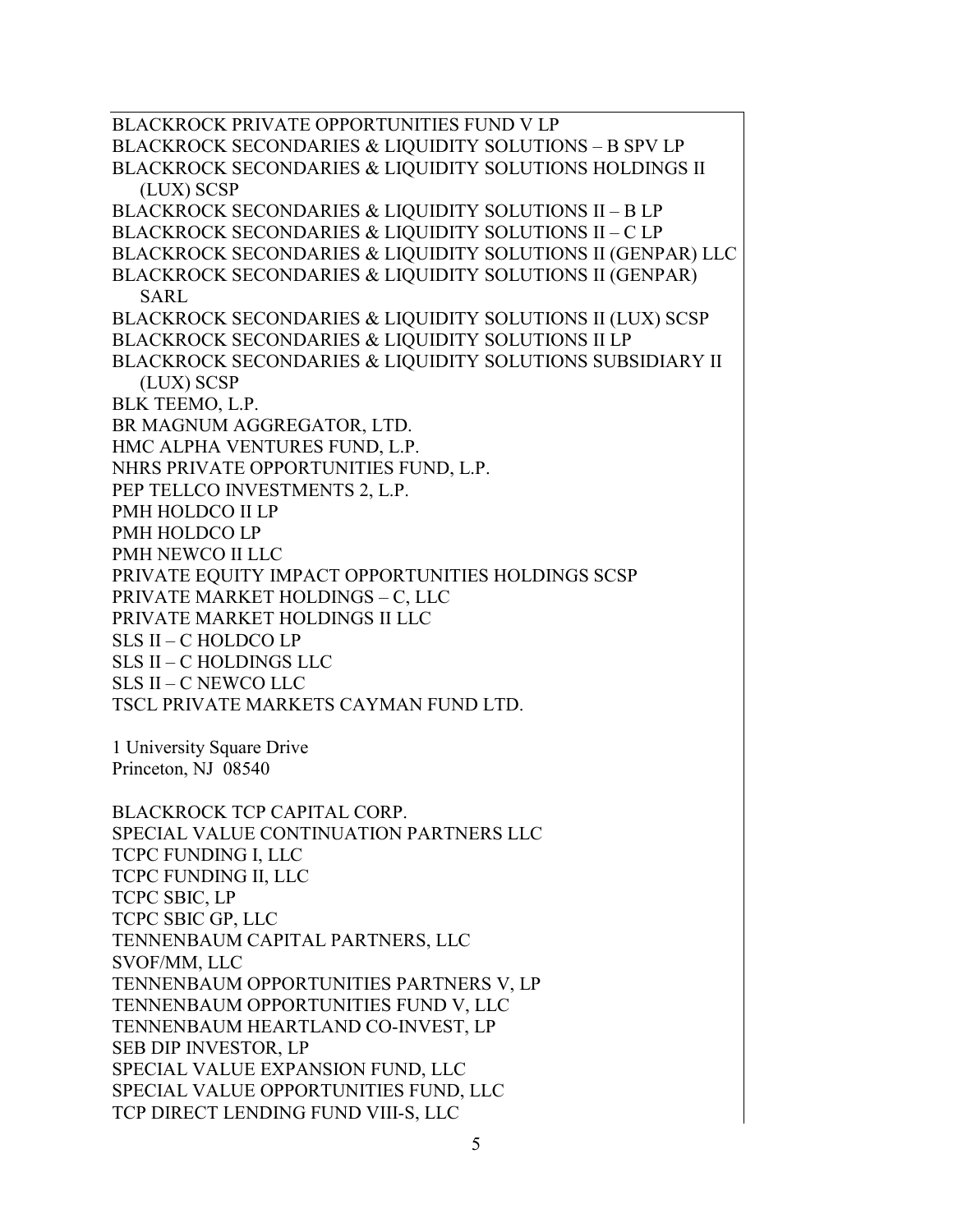TCP DIRECT LENDING FUND VIII-T, LLC TCP DLF VIII 2018 CLO LLC TCP ENHANCED YIELD FUNDING I, LLC TCP RAINIER, LLC TCP DIRECT LENDING FUND VIII, LLC TCP DIRECT LENDING FUND VIII-L, LLC TCP DIRECT LENDING FUND VIII-A, LLC TENNENBAUM ENERGY OPPORTUNITIES CO., LLC TENNENBAUM ENERGY OPPORTUNITIES FUND, LP TENNENBAUM ENHANCED YIELD FUND I, LLC TENNENBAUM OPPORTUNITIES FUND VI, LLC TCP WATERMAN FUND, LLC TENNENBAUM SENIOR LOAN FUND III, LP TENNENBAUM SENIOR LOAN FUNDING III, LLC TENNENBAUM SENIOR LOAN FUND IV-A, LP TENNENBAUM SENIOR LOAN FUND IV-B, LP TENNENBAUM SPECIAL SITUATIONS FUND IX, LLC TENNENBAUM SPECIAL SITUATIONS FUND IX-A, LLC TENNENBAUM SPECIAL SITUATIONS FUND IX-S, L.P. TENNENBAUM SENIOR LOAN FUND II, LP TENNENBAUM SENIOR LOAN FUND V, LLC TENNENBAUM ENHANCED YIELD OPERATING I, LLC TCP WATERMAN CLO, LLC TCP WHITNEY CLO, LLC TCP WHITNEY CLO, LTD. TENNENBAUM SENIOR LOAN OPERATING III, LLC, TENNENBAUM SENIOR LOAN SPV IV-A, LLC, BLACKROCK ELBERT CLO V LTD. BLACKROCK DLF IX 2019 CLO, LLC BLACKROCK DLF IX-G CLO, LLC BLACKROCK DLF IX 2020-1 CLO, LLC BLACKROCK LISI CREDIT FUND, LP SPECIAL VALUE OPPORTUNITIES FEEDER FUND TCP CLO III, LLC TCP DIRECT LENDING FUND VIII MM, LLC TCP DIRECT LENDING FUND VIII-A MM, LLC TENNENBAUM DIP OPPORTUNITY FEEDER, LP TENNENBAUM ENERGY OPPORTUNITIES GP, LLC TENNENBAUM ENHANCED YIELD MM I, LLC TENNENBAUM HEARTLAND GP, LLC TENNENBAUM SENIOR LOAN GP III, LLC TENNENBAUM SENIOR LOAN GP IV-A, LLC TENNENBAUM SENIOR LOAN GP IV-B, LLC TENNENBAUM SENIOR LOAN MM V, LLC TENNENBAUM SLF II GP, LLC TENNENBAUM SPECIAL SITUATIONS IX-S GP, LLC TENNENBAUM SPECIAL SITUATIONS MM IX, LLC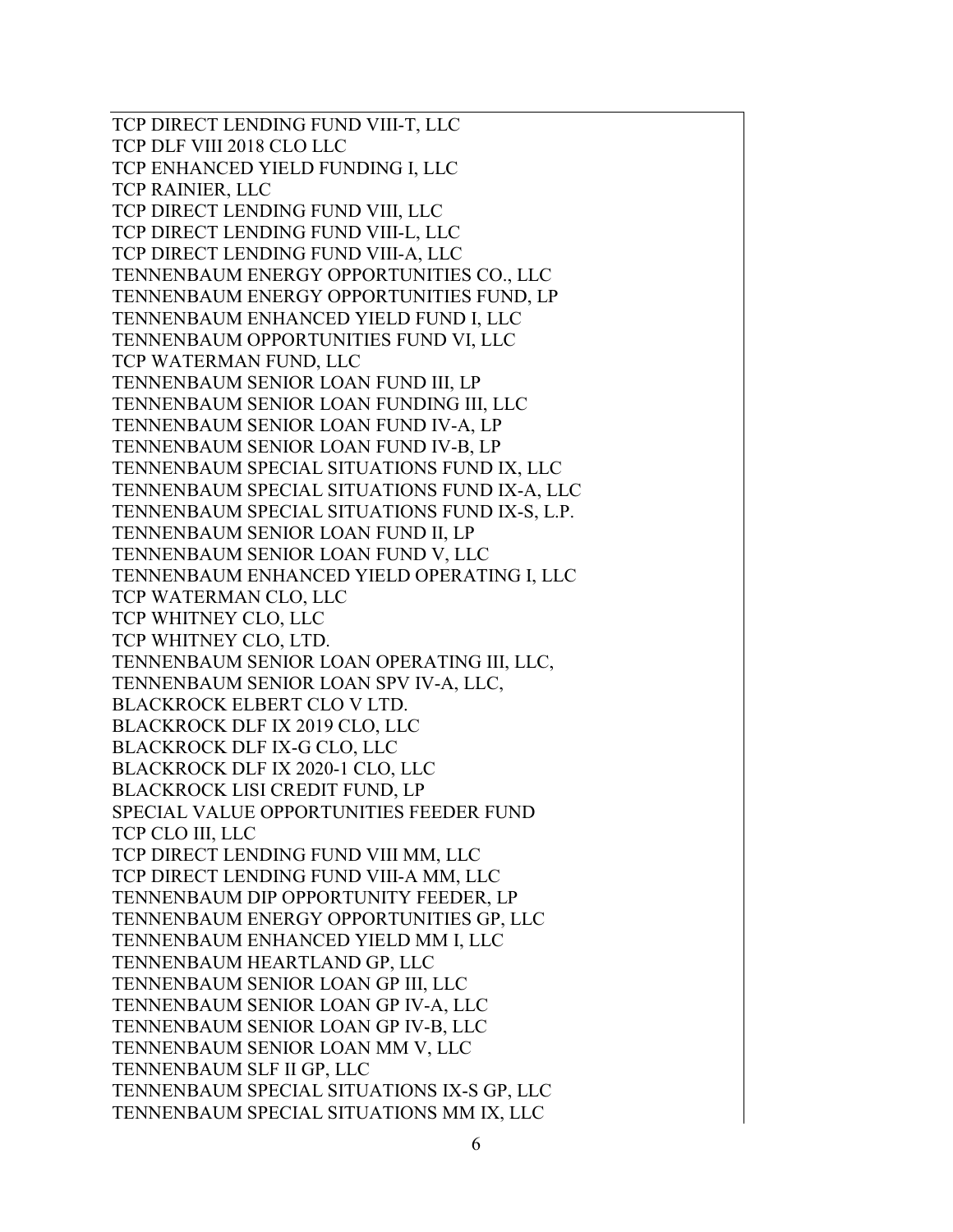TENNENBAUM SPECIAL SITUATIONS MM IX-A, LLC TENNENBAUM WATERMAN GP, LLC SPECIAL VALUE CONTINUATION PARTNERS, LP ABR USPC HOLDINGS I, LTD. ABR USPC HOLDINGS II, LTD. BLACKROCK BAKER CLO 2021-1, LTD. BLACKROCK BAKER CLO VIII, LLC BLACKROCK DIRECT LENDING FUND IX-U (LUXEMBOURG) SCSP BLACKROCK DLF IX CLO 2021-1, LLC BLACKROCK DLF IX CLO 2021-2, LLC BLACKROCK RAINIER CLO VI, LTD. BLACKROCK SHASTA CLO VII, LLC BLACKROCK TECHNOLOGY CREDIT OPPORTUNITIES I, LP BLACKROCK TECHNOLOGY CREDIT OPPORTUNITIES I, LTD. BLACKROCK TECHNOLOGY CREDIT OPPORTUNITIES NON-US II LTD. DLF IX-L FUNDING, LP LOAN CAPITAL DIRECT LLC OLYMPIA HOLDINGS I, LTD. TCP DLF VIII-L FUNDING, LP TCP DLF VIII-S FUNDING, LLC TCP DLF VIII-T FUNDING, LLC

 $2951$   $28<sup>th</sup>$  Street, Suite 1000 Santa Monica, CA 90405

MIDDLE MARKET SENIOR MASTER FUND S.À.R.L.

35a, avenue J.F. Kennedy L-1855 Luxembourg, Grand Duchy of Luxembourg

TENNENBAUM SPECIAL SITUATIONS IX-C, L.P. TENNENBAUM SPECIAL SITUATIONS IX-O, L.P.

190 Elgin Avenue George Town, Grand Cayman, KY1-9005, Cayman Islands

TCP DIRECT LENDING FUND VIII – L (IRELAND) TCP DIRECT LENDING FUND VIII – U (IRELAND)

76 Lower Baggot Street Dublin 2, Ireland

BLACKROCK DIRECT LENDING FUND IX-U (IRELAND) BLACKROCK DIRECT LENDING FUND IX-L (IRELAND)

200 Capital Dock, 79 Sir John Rogerson's Quay Dublin 2, D02 RK57, Ireland